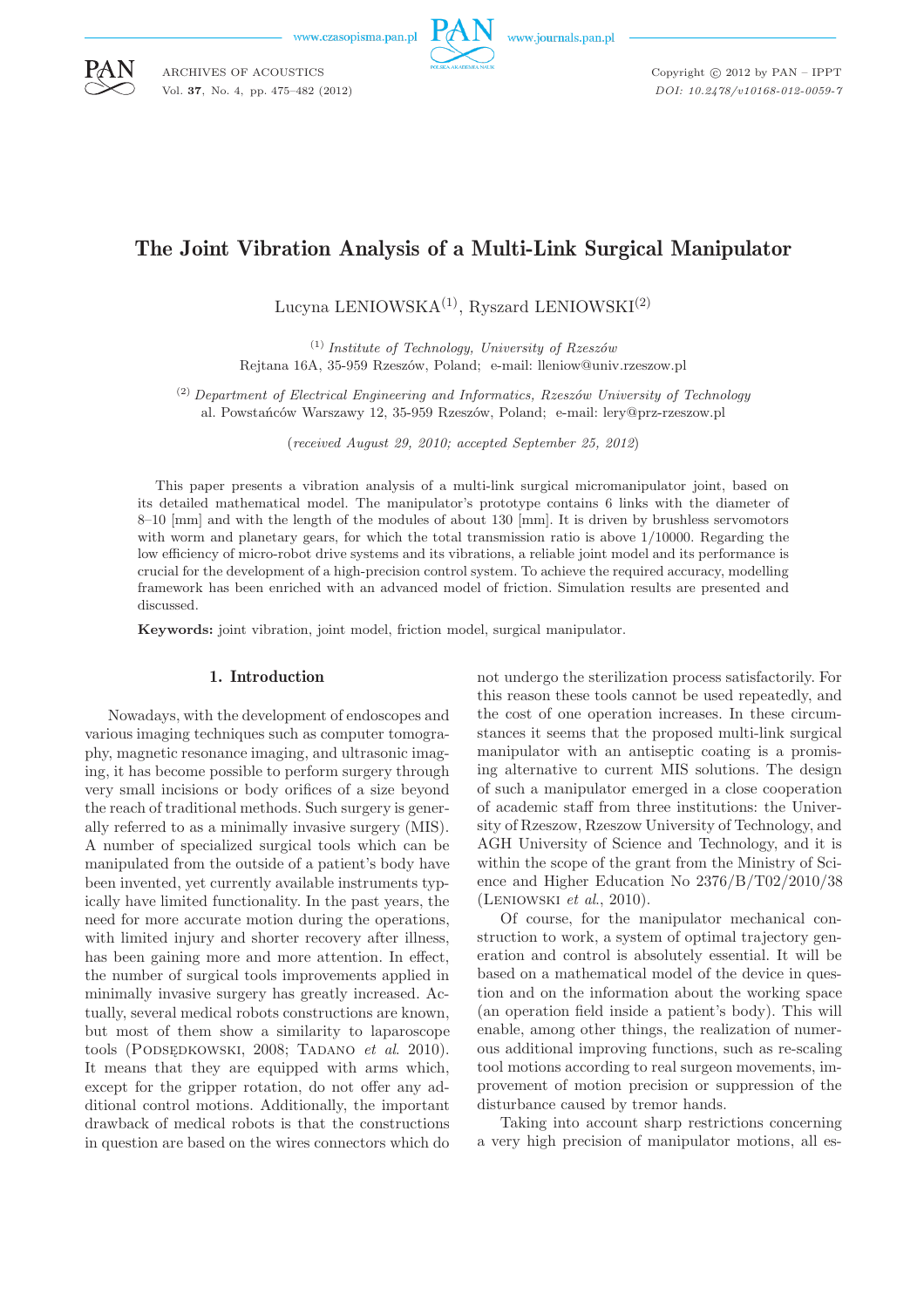|     | www.czasopisma.pan.pl $PAN$ www.journals.pan.pl   |
|-----|---------------------------------------------------|
|     |                                                   |
|     |                                                   |
| 476 | Archives of Acoustics - Volume 37, Number 4, 2012 |
|     |                                                   |

sential phenomena which appear during the work of the device should be included and described in the mathematical model. The authors developed their own mathematical model of the considered here prototype manipulator which consists of 6 modules connected through worm and planetary gears and which can be used to design the control system (Leniowski, Leniowska, 2011). The aim of this paper is to present a joint vibration analysis of the multi-link manipulator, driven by brushless servomotors, based on this model. Those vibrations, caused by some physical properties of joints which are, in fact, not rigid, significantly affect the dynamics of the manipulator and its accuracy. By introducing a complex drive dynamics model with two-stage planetary gearings it is possible to analyse joint vibrations. These data will help to choose the best method for model parameters identification and enable designing an accurate and safe control system for MIS applications.

## 2. Manipulator description

The designed manipulator belongs to the group of miniature robots (working space has a cubic capacity less than 1 dm<sup>3</sup> ). It consists of six modules, with different lengths and diameters up to about 10 [mm], linked by joints. A set of modules is shown in Fig. 1. The first one, the unit labelled as No. 1, with the length of 55 [mm], has one degree of freedom: rotation. Equipped with the largest brushless DC motor among those used in designed construction, and coupled with a planetary gear, it was associated with the base (labelled as No. 0). Another module is No. 2 (Fig. 1), with the length of 25.7 [mm]. This unit also has one degree of freedom, namely, angular motion.



Fig. 1. Manipulator model configuration.

The next module, labelled as No. 3 (Fig. 1), has the length of 24.5 [mm] and allows a significant increase in the manipulator workspace, particularly in the case of its double application. The next advanced structurally module is unit No. 4, with the length of 23.6 [mm], two degrees of freedom, and four piezoelectric actuators inside the body. The most important element of the manipulator from the viewpoint of treatment is the working tool (a gripper  $-$  No. 5) with different functionalities.

The important feature distinguishing the miniature robot constructions from their macro counterparts is a substantially low efficiency of the whole driving path. For the most perfect currently existing devices, the efficiency is about 45–50% (for motors) and 50–55% (the multi-stage planetary gearing). By comparison, the efficiency of 'macro' robots' is approximately 90–93% (motors) and 78–86% (gearing).

Low efficiency of the driving path (with reference to the generated moments) is caused by high friction occurring in engines and gearings. The aforementioned antiseptic coating is another feature which distinguishes the described multi-link robot from similar well-known constructions. It covers the outer surface of the manipulator and in this way insulates all parts of the construction from the human body, thus providing a high sterility. During the robot's motion (bending and twisting), the coating generates some complex dynamic interactions acting on the joints, (they will be examined in a separate paper). In spite of such difficulties, it has been assumed that the position accuracy has to be less than 0.5 mm for the manipulator to be functional.



Fig. 2. View of the rotational joint.

The joint model (Fig. 2) consists of the following elements: the planetary and worm gears and the brushless motor (BLDC). Figure 3 shows the geometrical dimensions of the motor and its planetary gear.



Fig. 3. Miniature motor and planetary gear.

Separation of the components in the model enables a better configuration of the structure, so that the described prototype can be characterized by high-tech parameters. Currently, the prototype design of a medical robot is based on sub-assemblies from the Faulhalber company (Faulhaber GMBH, 2010). It is obvious that they can be replaced by other properties of better performance if they are accessible in the future.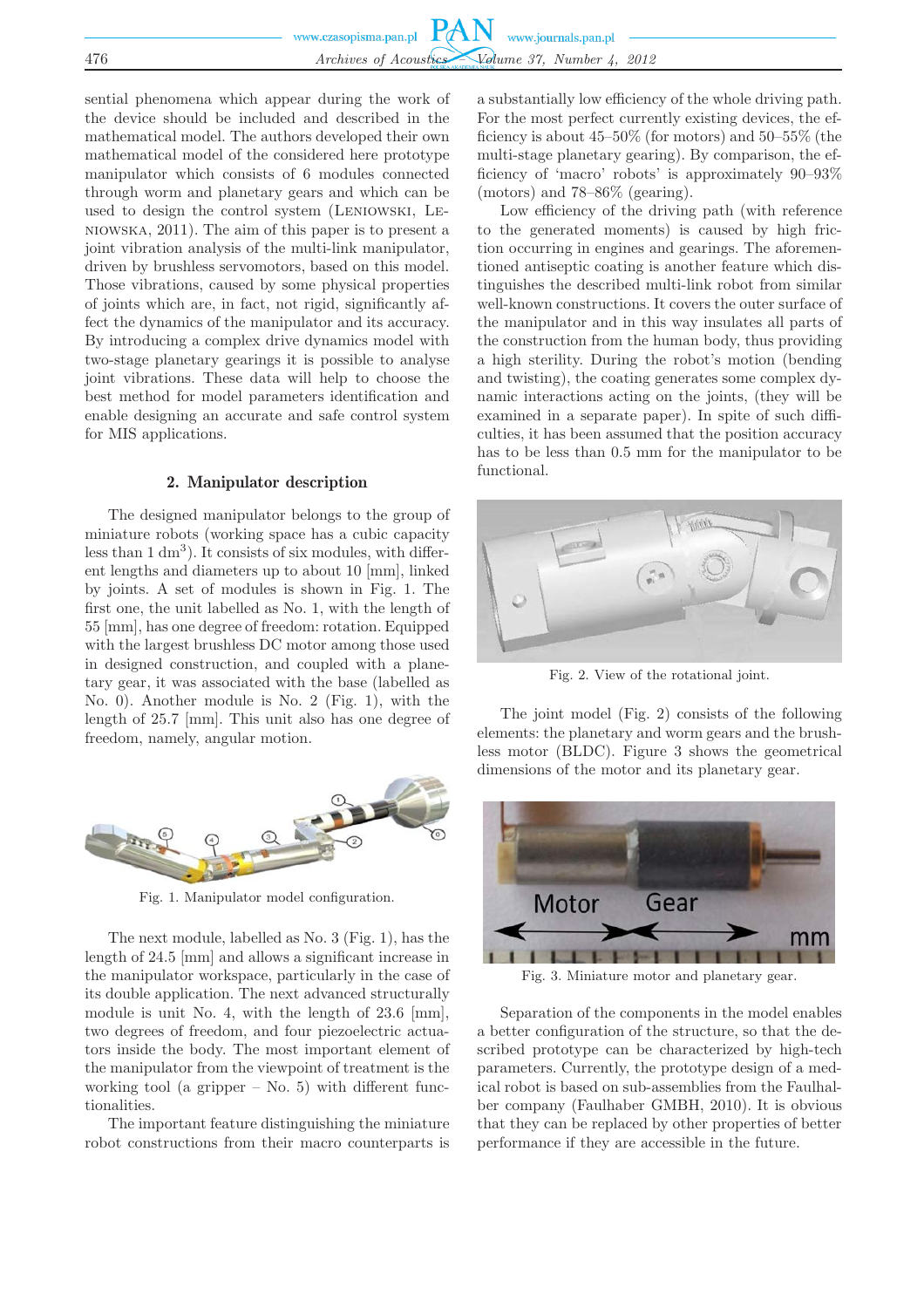## 3. Planetary gearing model

The planetary gear consists of two (for 1:125 ratio) or three (for 1:1000 ratio) segments with rotating masses, Fig. 4. These segments are connected together and form a cascade mechanical structure.



Fig. 4. Elements of a miniature planetary gear (Faulhaber GMBH, 2010).

This is the reason why understanding and recognition of its model is so important for designing the control system. In the recent years (2007–2009) some very accurate models of planetary gearings have been worked out (ERITENEL, PARKER, 2009). They have the form of a matrix differential equation of the second order and dimensions:  $6N \times 6N$ ,  $N = (3 + p)$ , where  $p$  is the number of planets. Unfortunately, in the cited paper, the description of friction is omitted because of its complexity. For  $p = 4$ , matrix's dimensions of inertia and stiffness are  $(42 \times 42)$ , and they generate some resonance frequencies. On the basis of (ERITENEL, PARKER, 2009) it can be noticed that they constitute three groups of frequencies. Regarding only low and middle resonance frequencies, the initial model can be replaced with a reduced model containing three spinning masses which are adequate to the miniature planetary construction:

$$
J_m \ddot{q}_m + F_m(\dot{q}_m) = T_m - \eta_1 T_{g1},
$$
  
\n
$$
J_{g1} \ddot{q}_1 + F_{g1}(\dot{q}_1) = T_{g1} - \eta_2 T_{g2},
$$
  
\n
$$
J_{g2} \ddot{q}_2 + F_{g2}(\dot{q}_2) = T_{g2} - T_L,
$$
  
\n(1)<sub>1</sub>

where  $T_{g1}$  and  $T_{g2}$ , the non-linear spring interactions, can be described as follows:

$$
T_{g1} = k_{11}(\eta_1 q_m - q_{g1}) + k_{31}(\eta_1 q_m - q_{g1})^3,
$$
  
\n
$$
T_{g2} = k_{12}(\eta_2 q_{g1} - q_{g2}) + k_{32}(\eta_2 q_{g1} - q_{g2})^3.
$$
\n(1)

The first equation of  $(1)<sub>1</sub>$  corresponds to the mechanical motor part, while the second and last ones correspond to the planetary gear, which is the two-stage one. Coefficients of equation  $(1)_1$  denote:  $J_m$  – the mass moment of inertia of the motor;  $J_{q1}$  and  $J_{q2}$  – the mass moment of inertia of rotating gears;  $F_m$ ,  $F_{g1}$ ,  $F_{g2}$  – the moments of friction forces;  $T_m$  – the electric motor torque;  $T_L$  – the arms loading torque;  $\eta_1$ ,  $\eta_2$  – the two-stage gear ratios;  $q_1$ ,  $q_2$  – the angular position of the gear for the first and second stages,  $q_m$  – the angular position of the motor. Because of non-linear spring interactions torques existing in Eq.  $(1)<sub>1</sub>$ , the presented model is very close to real conditions.

The essential component of Eq.  $(1)<sub>1</sub>$  is the friction moment. The phenomenon of friction existing in all mechanical devices which have any moving parts can be observed as reaction forces acting on the contact surfaces of two bodies. Its mathematical models currently in use can be classified into two categories. The first one contains the so called classical models of friction which are limited to static characteristics. The second category includes the modern models which try to take into account also the dynamics of this complex phenomenon. Such dynamical models, based on differential equations, are usually the result of empirical research frequently originating from very loosely connected branches of science (e.g. mechanics and geophysics). Considering some new models of friction, the simplicity and realism of 'LuGre' (OLSSON,  $\AA$ STRÖM, 1996) makes it worthy of attention. It describes the friction force as a fibre interaction fastened between rubbed surfaces, and treats fibres as viscoelastic. The friction force contains three components:

$$
F = \sigma_0 z + \sigma_1 \dot{z} + \sigma_2 v,\tag{2}
$$

where

$$
g(v) = \alpha_0 + \alpha_1 e^{-(v/v_0)^2}.
$$
 (3)

Parameters  $\sigma_0$ ,  $\sigma_1$ , and  $\sigma_2$  denote the fibre stiffness, its damping, and the viscous coefficient accordingly. Coefficients  $\alpha_0$  and  $\alpha_1$  model the shape of function  $g(v)$ , v is the related velocity of rubbed surfaces, z – the average bristle deflection, and  $v_0$  is Stribeck velocity.

 $\dot{z} = v - \sigma_0 |v| / q(v),$ 

The non-linear differential Eq. (3), together with function  $q(v)$ , establishes the 'system with memory' which permits a better modelling of real processes. The friction model (2) was used to determine the three moments of reaction:  $F_m$ ,  $F_{g1}$ ,  $F_{g2}$  in Eq. (1)<sub>1</sub>, while the coefficients of the model were estimated on the basis of Faulhaber catalogue data.

## 4. Simplified model of the joint drive

Four from the group of six joints are driven by the miniature brushless motors (BLDC). The three-phase power supply in a 'star' configuration for BLDC motor can be represented as:

$$
u_a = Ri_a + L\frac{di_a}{dt} + e_a,
$$
  
\n
$$
u_b = Ri_b + L\frac{di_b}{dt} + e_b,
$$
  
\n
$$
u_c = Ri_c + L\frac{di_c}{dt} + e_c.
$$
\n(4)

Symbols $u_a, u_b, u_c$  denote the phase voltages and  $i_a, i_b, i_c$ are the phase currents.  $R$  and  $L$  are the engine parameters: the phase resistance and inductance. The backemf's voltages:  $e_a$ ,  $e_b$ ,  $e_c$  are periodic function of the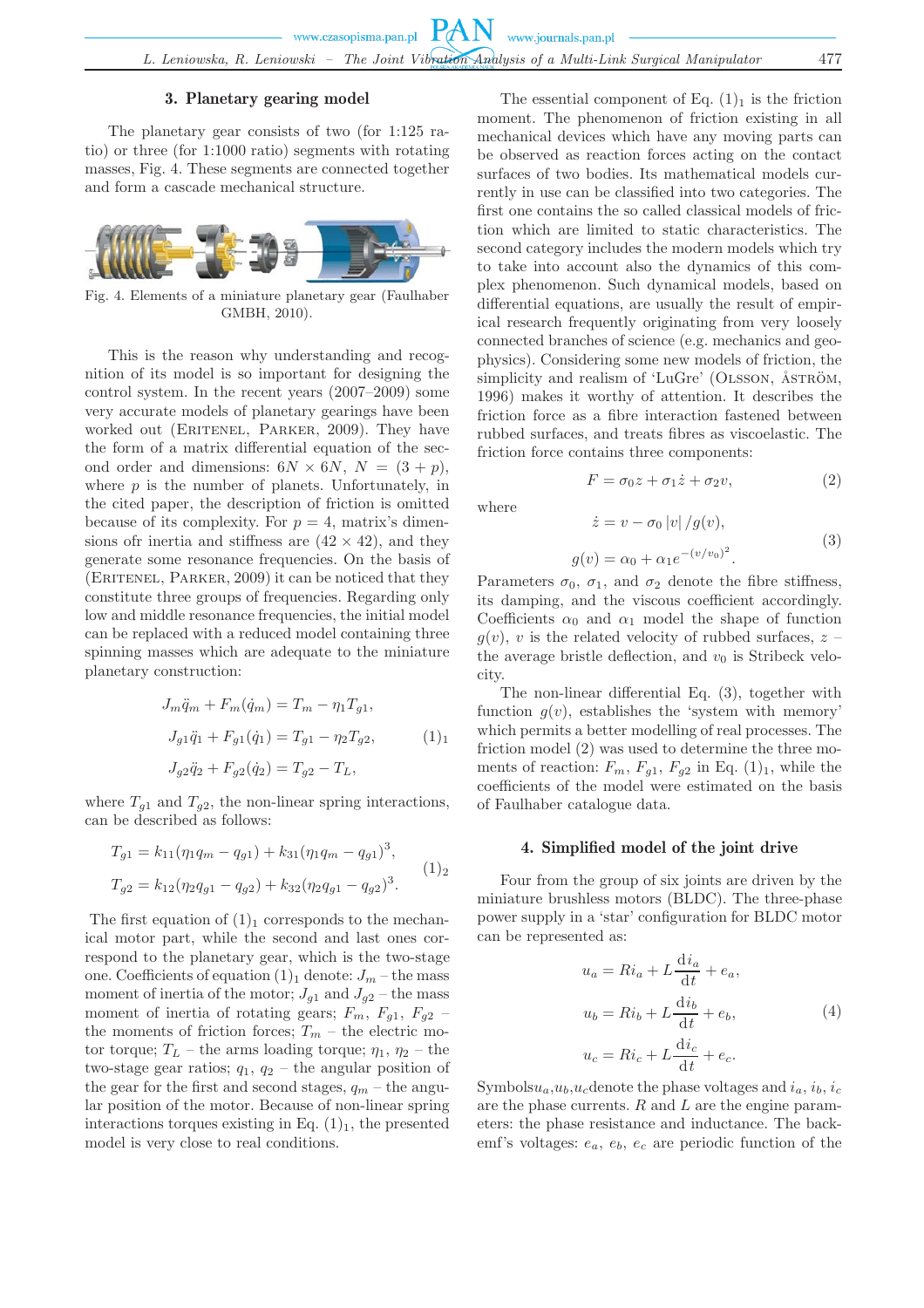rotor speed  $\omega$ , electrical angle  $\theta_e$ , and back-emf constant  $k_e$ .

$$
e_a = k_e \cdot \omega \cdot f(\theta_e),
$$
  
\n
$$
e_b = k_e \cdot \omega \cdot f(\theta_e - 2\pi/3),
$$
  
\n
$$
e_c = k_e \cdot \omega \cdot f(\theta_e + 2\pi/3),
$$
  
\n
$$
f(\theta_e) = \begin{cases} 1, & 0 \le \theta_e \le 2\pi/3, \\ 1 - 6(\theta_e - 2\pi/3)/\pi, & 2\pi/3 \le \theta_e \le \pi, \\ -1, & \pi \le \theta_e \le 5\pi/3, \\ -1 + 6(\theta_e - 5\pi/3)/\pi, & 5\pi/3 \le \theta_e \le 2\pi. \end{cases}
$$

The motor torque  $T_m$  is a sum of three-phase torques multiplied by the constant torque coefficient  $k_t$ .

$$
T_m = \frac{k_t}{2} (i_a \cdot f(\theta_e) + i_b \cdot f(\theta_e - 2\pi/3)
$$

$$
+ i_c \cdot f(\theta_e + 2\pi/3)).
$$
 (6)

Equations  $(1)$ – $(6)$  form a complete model of the analysed device. Using the relationship for the phase currents

$$
i_a + i_b + i_c = 0 \tag{7}
$$

the voltage Eq. (4) can be simplified to the form with two variables  $i_a$ ,  $i_b$ . Signals  $u_{ab}$ ,  $u_{bc}$  denote phase-tophase voltages.

$$
u_{ab} = R(i_a - i_b) + L \frac{d(i_a - i_b)}{dt} + (e_a - e_b),
$$
  
\n
$$
u_{bc} = R(i_a + 2i_b) + L \frac{d(i_a + 2i_b)}{dt} + (e_a - e_b).
$$
\n(8)

Elementary algebraic manipulations and substitutions allow to derive the following mathematical minimal representation which will be convenient for simulations and future implementation:

$$
\frac{di_a}{dt} = \frac{1}{3L}(V_{ab} - 3Ri_a),\nV_{ab} = 2u_{ab} + u_{bc} - 2e_a + e_b + e_c,\n\frac{di_b}{dt} = \frac{1}{3L}(V_{bc} - 3Ri_b),\nV_{bc} = -u_{ab} + u_{bc} + e_a - 2e_b + e_c.
$$
\n(9)

A high efficiency PWM power amplifier with current feedback is an inseparable element of a professional servomechanism. Working in a six-step commutation mode enables simplification of the three-phase model of the electrical part of the motor. For this model, a BLDC motor can be replaced with a model similar to DC motor:

$$
u_{DC} = 2Ri_{ab} + 2L\frac{di_{ab}}{dt} + (e_a - e_b),
$$
  
\n
$$
i_a = -i_b = i_{ab}.
$$
\n(10)

The symbol  $u_{DC}$  denotes the supply of DC voltages of the PWM inverter.

## 5. Simulation investigations

# *5.1. Numerical stability*

Because of a big range of the coefficients describing the gears and parameters of all the motors (the coefficients of stiffness, friction, inertia etc.), which exceeded 10<sup>6</sup> , the equations of motion are ill-conditioned. For the assumed tolerance of calculations which was set at  $0.01$   $(1\%)$ , despite the use of a scaling technique for the system variables, the numerical stability was achieved for the step which was less than or equal to 0.1 [µs] and Bogacki-Shampine integration method of the third order. Thus, the time of the simulation tests does not exceed 1 [s], and it is typically equal to  $0.1$  [s].

Joints models, together with the coating model, constitute the resulting simulation structure which glues together the systems described in Subsecs. 2–4. The block diagram of the hinge joint and planetary gear are shown in Fig. 5a and Fig. 5b respectively.

The joint model is a chain of cascaded connected blocks with multiple feedback signals. This rather complex structure is a subject to strong vibrations resulting mainly from the friction and gear construction, which will deteriorate the accuracy of motion. Because of high compliance of the above model with a real device its dynamic properties were examined in detail.

#### *5.2. Results of the planetary gear tests*

A two-stage planetary gear is the first potential source of strong joint vibrations. The gear is excited by the velocity and position signal generated by the motor. The velocity is a trapezoidal repeating sequence signal shown in Fig. 6a. The motor angular position is obtained as a discrete time integration of the reference velocity. In the Fig. 6b and 6c, the planetary gear output, the velocity and angular position of the first and second gear stage is presented. Both signals were transformed into 'the motor side', to obtain an easier comparison time plots in the same scale.

The velocity chart shows that in the acceleration phase of motion, when the difference between the motor shaft angle and the rest angle of the first gear stage is large, the short-term vibrations appear. They are the result of flexibility in the transmission. Magnifications of the speed change phase of  $(-300)$  up to 500 [rad/s] manifest the effect of friction as a result of '*stick-slip'* (Fig. 6c). Second gear stage temporarily relieves and then suddenly accelerates, exceeding the speed of the motor shaft. Instantaneous velocity perturbations do not significantly affect the course of the transmission shaft angle, as it is shown in Fig. 7.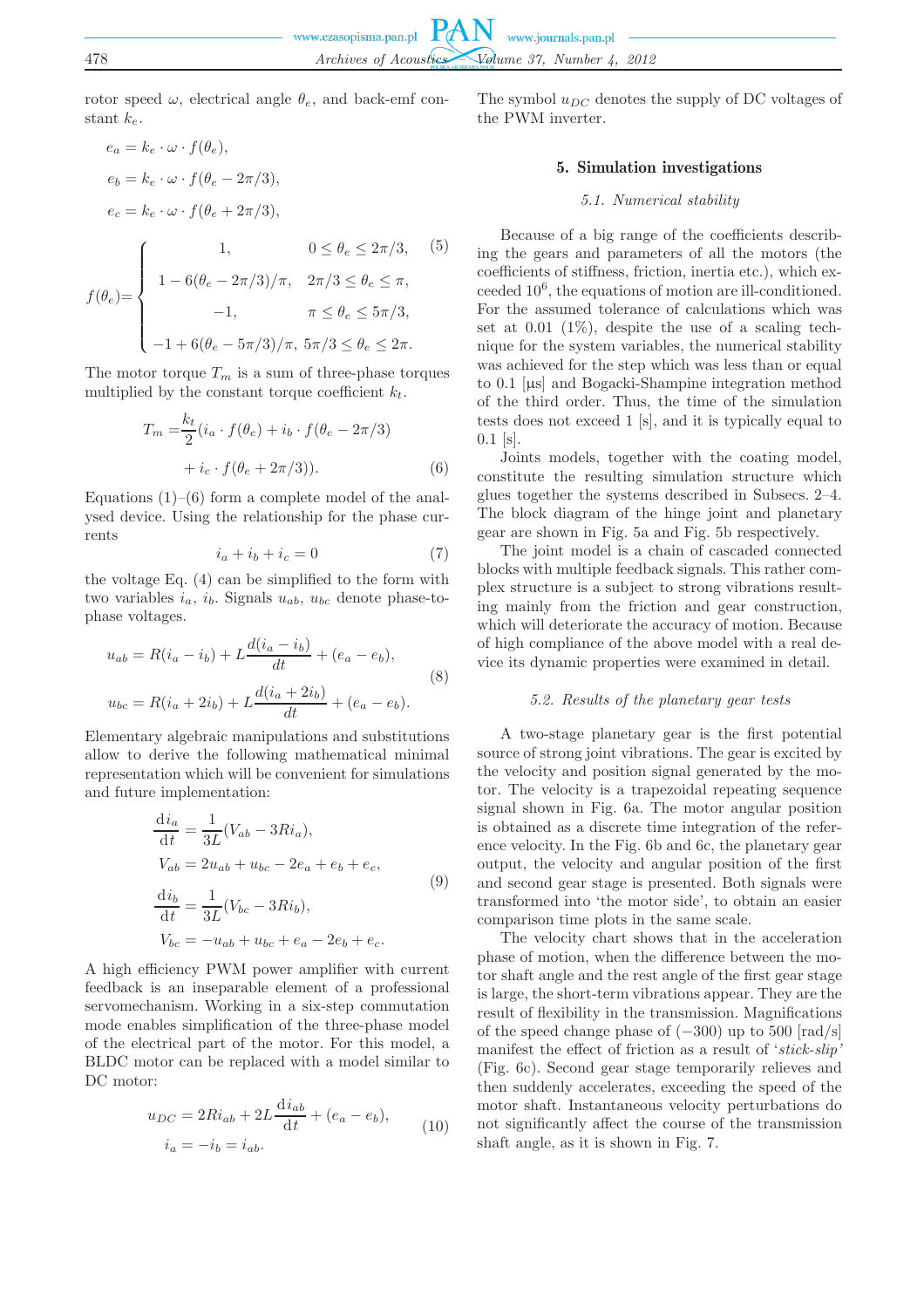

Fig. 5. a) Block diagram of the joint model, b) the two-stage planetary gear model.



Fig. 6. Time plot of the angular velocity of the planetary gear (PG) stages, without load. a) Reference angular velocity b) output velocity of the planetary gear for the first and second stage, c) zoomed velocity.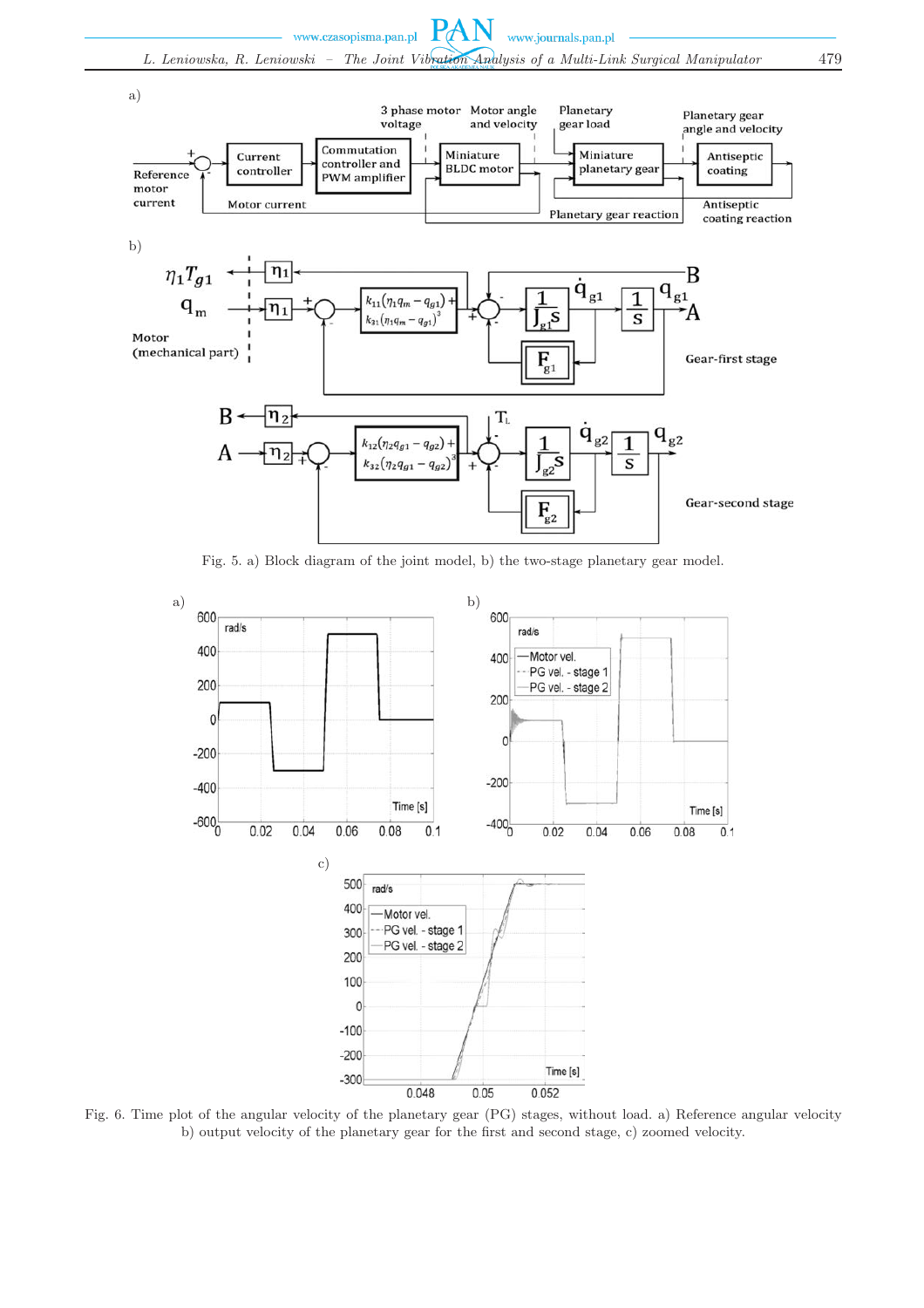

Fig. 7. Time plot of the angular position of the planetary gear (PG) stages, without load. a) output position of the planetary gear stages, b) zoomed angular position signal.

Rapidly changing torque load causes differences between the angles of the motor shaft and gear, Fig. 8b. The maximum amplitude of this difference does not exceed 1.5 [rad].

Figure 9 shows the waveforms at the "step" loading with amplitude of 20 [mNm] which occurred at 0.01 [s] of motion.

Without load, the motor angle profile tracking is precise, Fig. 7. The headland is a small phase shift between the motor and transmission angles (Fig. 7b). For the ratio of 1:1024 its amplitude is very small and amounts to 0.01/1024 radians.

For the gear loaded by the sinusoidal varying torque with amplitude of 20 [nNm] (the nominal load gear is equal to 25 [mNm]) and 50 Hz frequency (rapidly changing load), the waveforms highlight the complexity of the dynamics of the system (Fig. 8). During the starting and stopping moment, dynamics of the angular velocity is high. In the startup time, the phase velocity has the same sign as in the stopping time, however, the angular velocity sign is changed, i.e. recurrences appear. They will generate mechanical shocks, reducing the gear life.

It can be seen that the current speed of the second stage gear converted into 'the motor side' reached the value of 6000  $\lceil \text{rad/s} \rceil$ , which corresponds to 3/4 of the maximum speed of the motor. Due to the pulsed na-



Fig. 8. Time plot of the angular velocity and position of the planetary gear (PG) stages – with *sine* load. a) output velocity of the planetary gear stages, b) output position of the planetary gear stages.



Fig. 9. Time plot of the angular velocity of planetary gear (PG) stages with the *step* load at 0.01 [s]. a) output velocity of the planetary gear stages, b) zoomed angular velocity.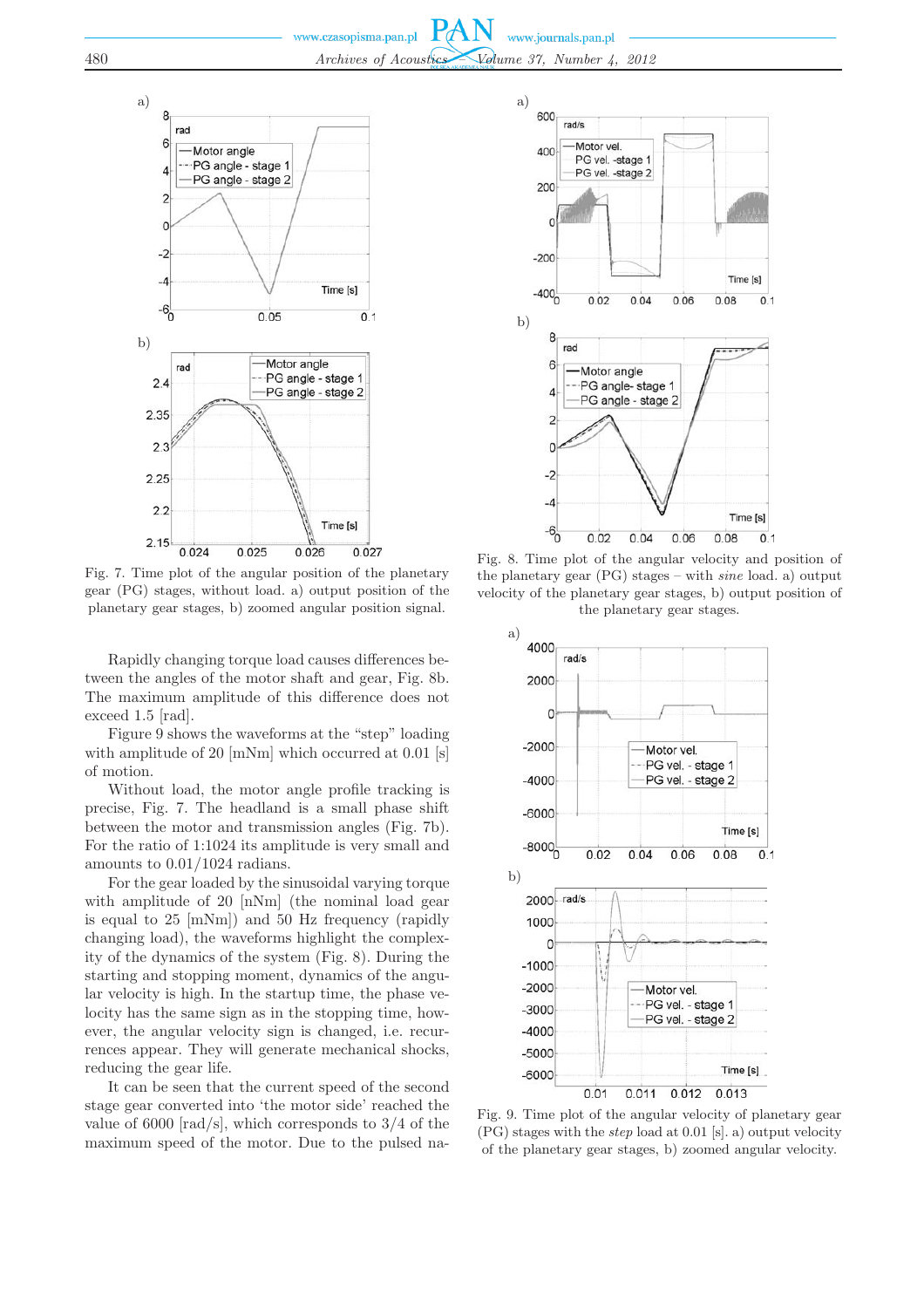ture of the phenomenon, the change is barely visible in the angular position time plot, Fig. 10. The same amplitude of the *step* and *sine* load generates similar phase shifts in the angle positions of the motor and the second stage of planetary gear, Fig. 10b.



Fig. 10. Time plot of the angle of planetary gear (PG) stages with the *step* load at 0.01 [s]. a) output angles of the planetary gear stages, b) zoomed signal.

#### *5.3. Joint vibrations analysis*

The *start-stop* and *forward-reverse* motions of the surgical manipulator joint have been tested. It can be seen from Fig. 11 that for the considered joint some



Fig. 11. Time plots of the angular velocity for the two-stage gear (PG) connected with the motor shaft.

high frequency vibrations appear in the reversion phase of work. They do not influence the changes of the joint position but they will probably lead to quicker fatigue. It can be also observed, that this three-level cascade structure reduces the normalised amplitude of the angular velocity from  $\langle -1, 1 \rangle$  for the motor (first level) to  $\langle -0.7, 0.7 \rangle$  for the second stage of planetary gear (third level).

## 6. Conclusions

Proper modelling of the joint connection is critical to the precision of movements and control design of a surgical manipulator prototype. The obtained joint model allows analysing dynamical properties of the considered object with very good reliability. Presented drawings show how the considered two-stage gear connected with the motor shaft works in reality. The values of the parameters have been calculated using the technical data which were available from producers of sub-assemblies, and both no-load and load cases have been examined.

The results of the performed simulations show that the value of the phase shift of the shaft angle position versus the joint axis is included in the range of  $\pm 2*10^{-3}$  [rad]. It means that in order to achieve a high precision of planned manipulator motions, compensation of the rotation angle of the engine shaft should be introduced in the process of designing control. It is noted that the friction at the joints decreases the amplitude of the velocity by 15%. Additionally, performed tests assert the presence of high-frequency vibrations in the considered system, which can be seen in Fig. 8a and Fig. 11. They have an adverse influence on the joint work and will complicate control system.

The performed investigations will be put in practice using a specially constructed laboratory stand with the medical robot prototype.

#### Acknowledgment

The research was supported by the Ministry of Science and Higher Education in Poland under grant No 2376/B/T02/2010/38.

## References

- 1. Eritenel T., Parker R. (2009), *Vibration Modes of a Helical Planetary Gears*, IDETC/CIE 2009, *Proceedings*, San Diego, USA.
- 2. Faulhaber GMBH: *Brushless DC-Servomotors*. Technical information, 2010
- 3. Leniowski R., Leniowska L. (2011), *Mathematical Model of a Multi-Link Surgical Manipulator Joint with*